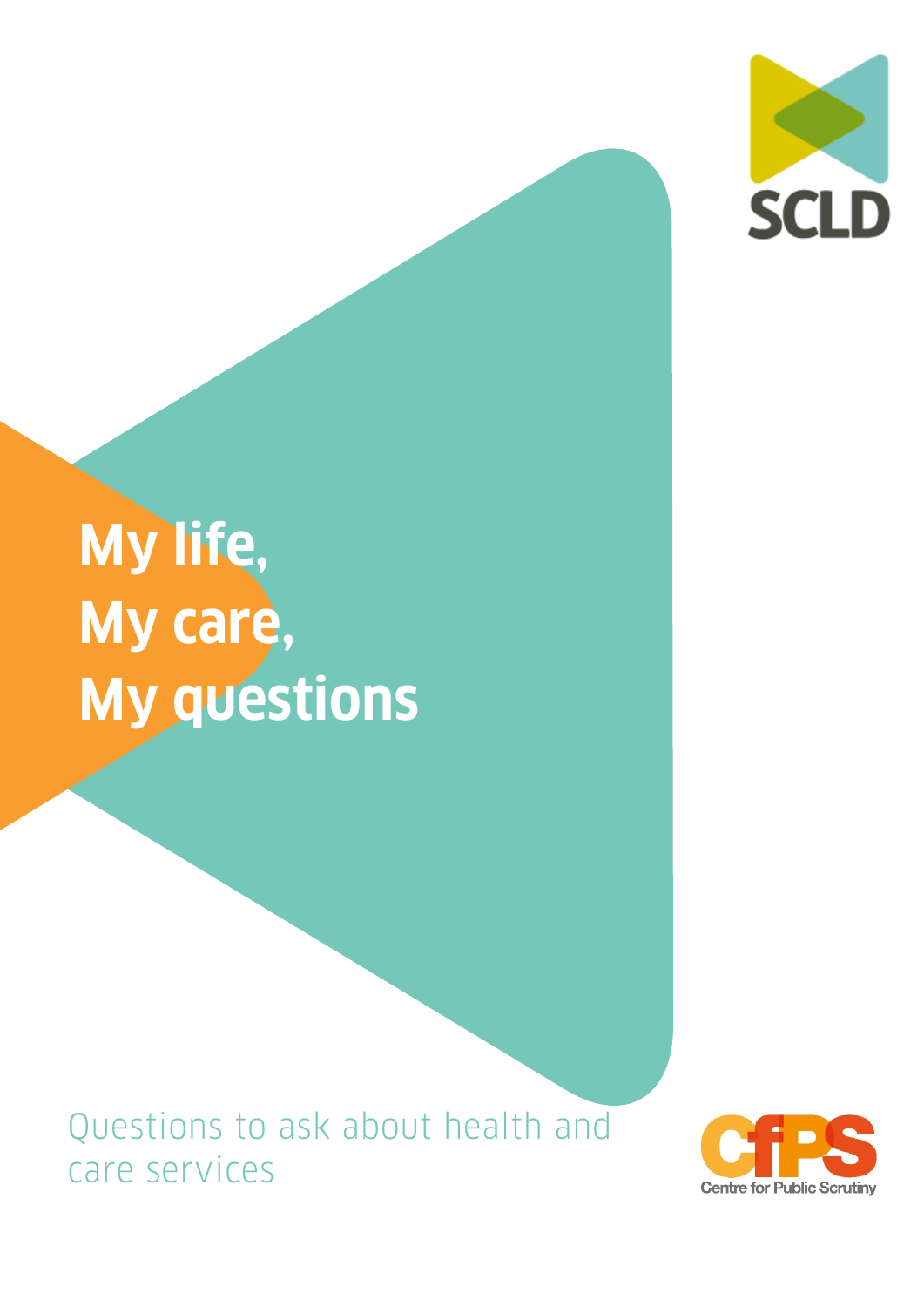This guide was written for the Scottish Commission for Learning Disabilities by the Centre for Public Scrutiny (CfPS) as part of a project to support The keys to life, Scotland's strategy for improving the quality of life for people with learning disabilities.

CfPS is the leading national body promoting and supporting excellence in governance and scrutiny. CfPS believes that embedding the principles of transparency, accountability and involvement into an organisation's culture and processes leads to better decisions and improved outcomes. CfPS works throughout the UK, providing specialist training and consultancy to individuals and organisations looking to improve their governance and scrutiny skills, culture systems and processes.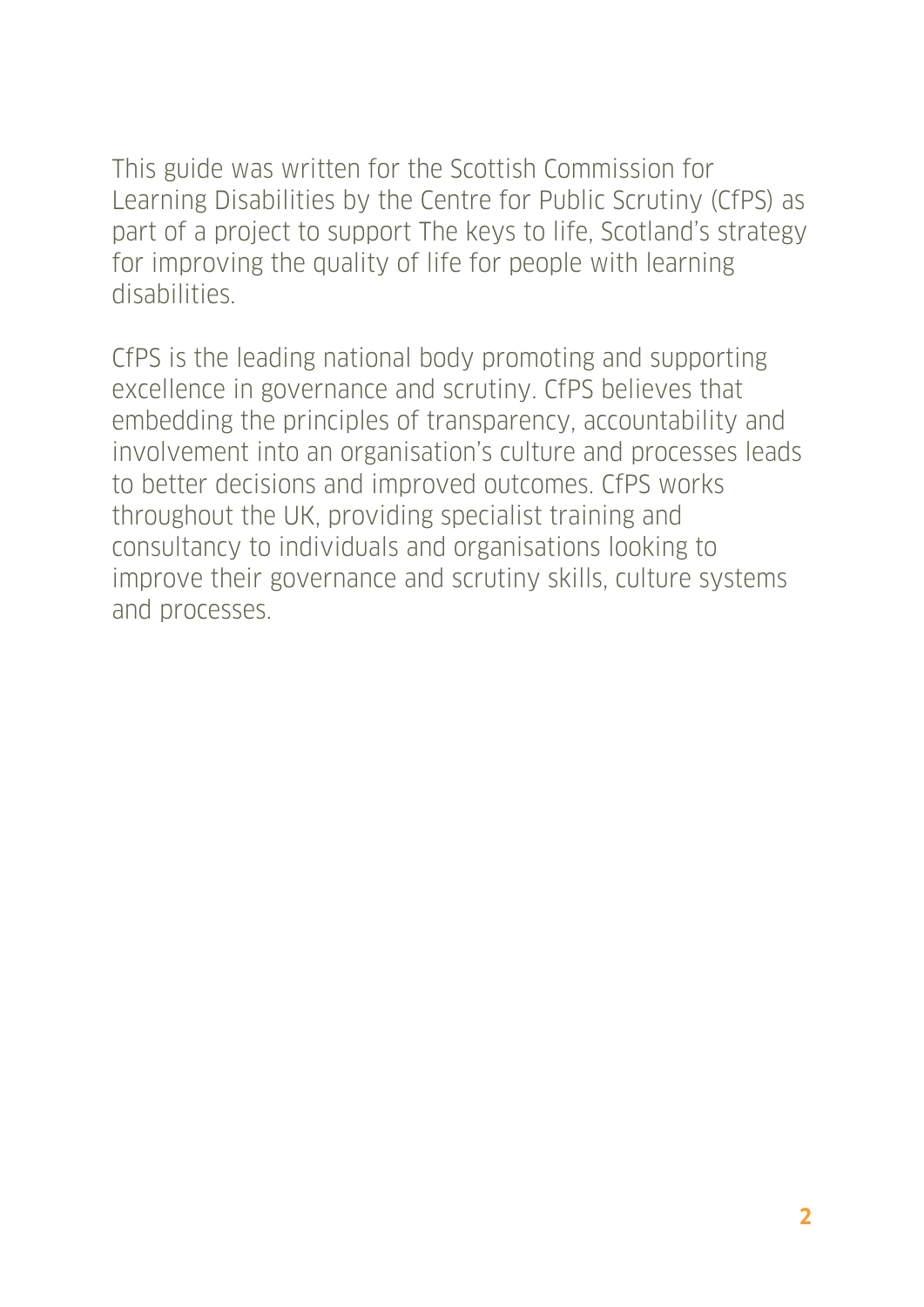# **Contents**

| Who is this guide for?                |    |
|---------------------------------------|----|
| Setting the context                   |    |
| What is scrutiny?                     |    |
| People you can talk to about services | 6  |
| Questions you can ask about services  | 12 |
| Find out more about scrutiny          |    |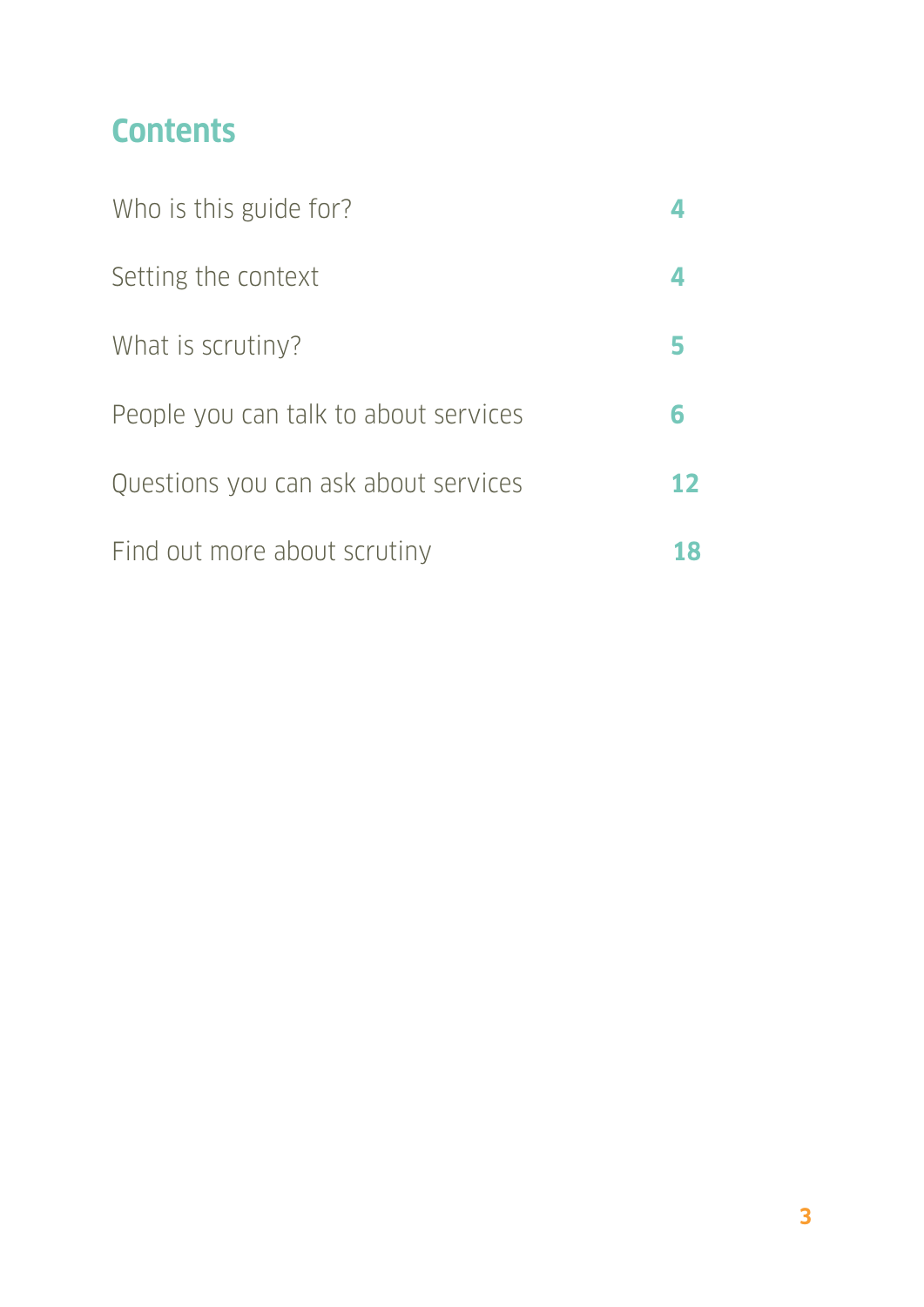## **Who this guide is for**

This guide is for people with learning disabilities, but it will also interest people who care for them and organisations that support them. The guide is about ways to check whether health and care services are meeting people's needs and whether services listen to people when decisions are made. Sometimes, checking services are working is called 'scrutiny'.

This guide will help you to understand what 'scrutiny' means and why it is important. The guide will also give you information about questions you can ask and how you can have your say about the way the services are delivered.

## **Setting the context**

People with learning disabilities can have worse health than other people and can find it harder to access care services that meet their needs. They also face other difficulties in their lives, particularly in relation to education, jobs and housing. Everyone should have the right to good health, to choose how they live and to have control over the way they access services. This is called human rights. The Scottish Government said it will carry out what the United Nations says should be done to make sure human rights are protected.

This is about a cultural shift in supporting people to lead healthier and happier lives. The Scottish Government has written a plan called The keys to life that says how services should help people with learning disabilities. Part of the plan is about the way services are checked to see if they meet people's needs – this is called scrutiny.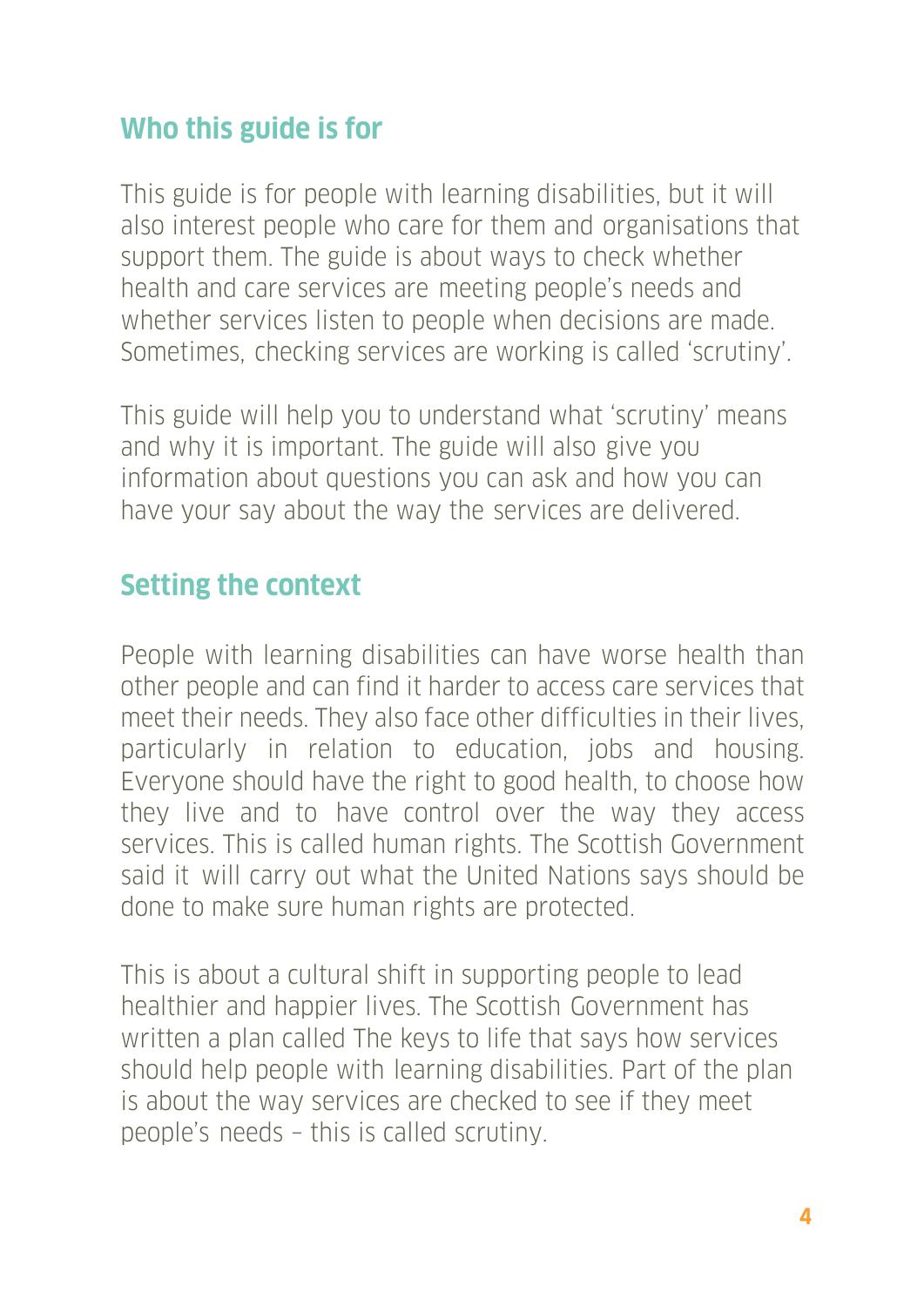## **What is scrutiny?**

Scrutiny happens in different ways. Sometimes people carry out scrutiny themselves and sometimes scrutiny is carried out by organisations on behalf of everyone. It is important to check the things that matter to people who use services. The best way to check services is to ask them what they think. Services should do this themselves. People who check services can also go to where services are and talk to people to find out if their needs are being met.

People who plan and deliver care should ask people who use services what they think before they make decisions about which services to spend money on or how services are organised. A name for spending money on services is 'commissioning'. Councils and health boards decide which services to commission. Now they work together to do this through new 'integration partnerships'.

Working together means that health and social care services are working in the same way, and can improve the quality of services as a result.

People who provide services should ask people if their needs are being met, but sometimes people are worried to speak up in case they don't get the right care or treatment in the future. There are also independent organisations to check services on behalf of everyone.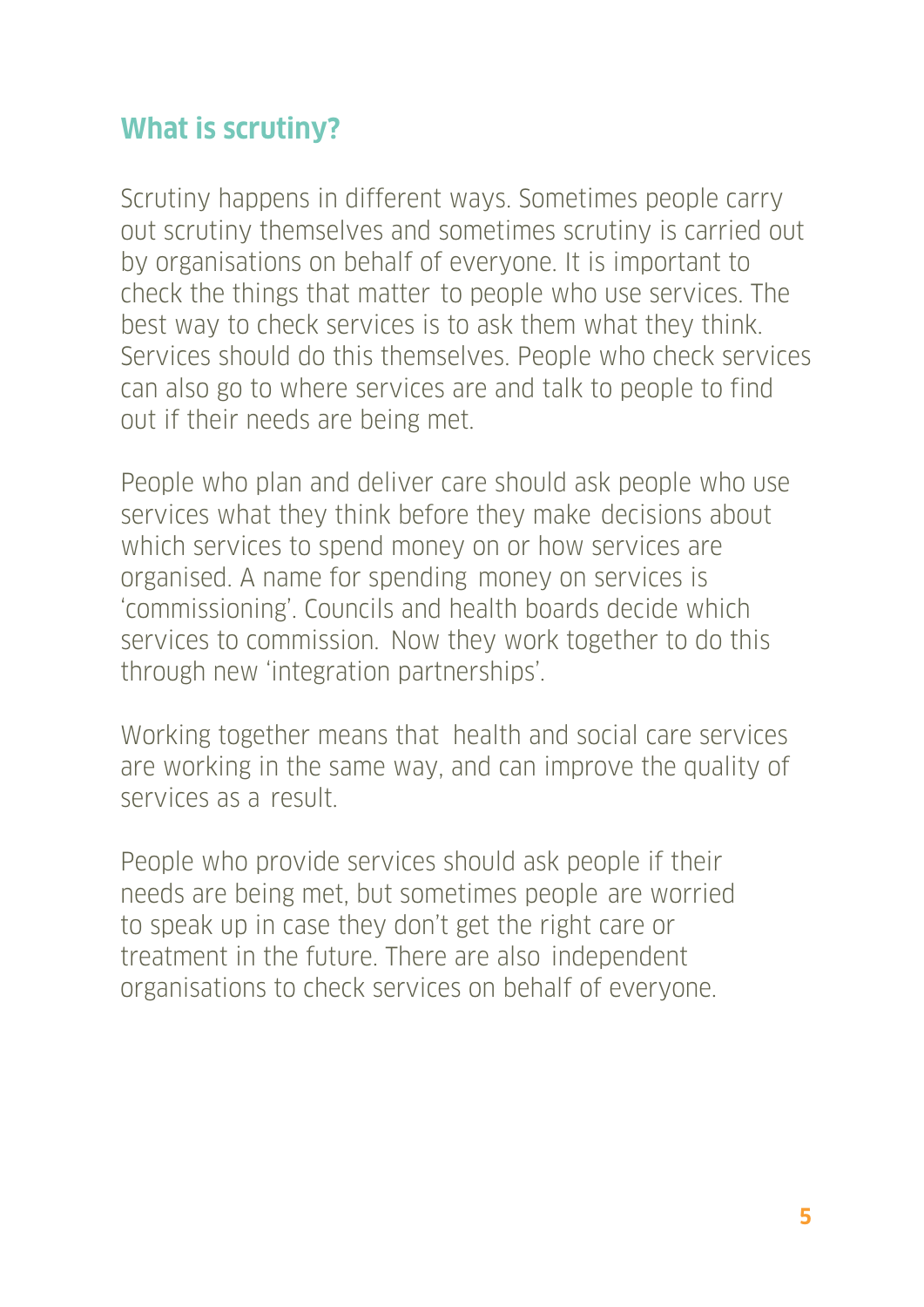## **People you can talk to about services**

You don't need to wait for people to ask you what you think about the services you receive. You can ask questions about the way services are planned and delivered. You can also ask others to help you do this. Ideas about questions to ask are included at the end of this guide. As well as asking questions yourself, there are other ways you can have your say. Here are some examples of people you can contact:

## • **Politicians:**

## **Local councillors**

Councillors can influence decisions about local services and they can use their scrutiny role to ask questions about things that matter to local people, for example residential care, day care, community services, services for carers

There is a list of Scottish councils at this website: <http://www.gov.scot/About/Government/councils>

## **Members of the Scottish Parliament (MSPs)**

MSP's can influence laws and can hold the Scottish Government to account, often through Parliamentary committees, for example about how hospitals are run, services provided by family doctors, public transport to help you get about

There is a list of MSPs at this website: [http://www.scottish.parliament.uk/msps/current](http://www.scottish.parliament.uk/msps/current-msps.aspx)[msps.aspx](http://www.scottish.parliament.uk/msps/current-msps.aspx)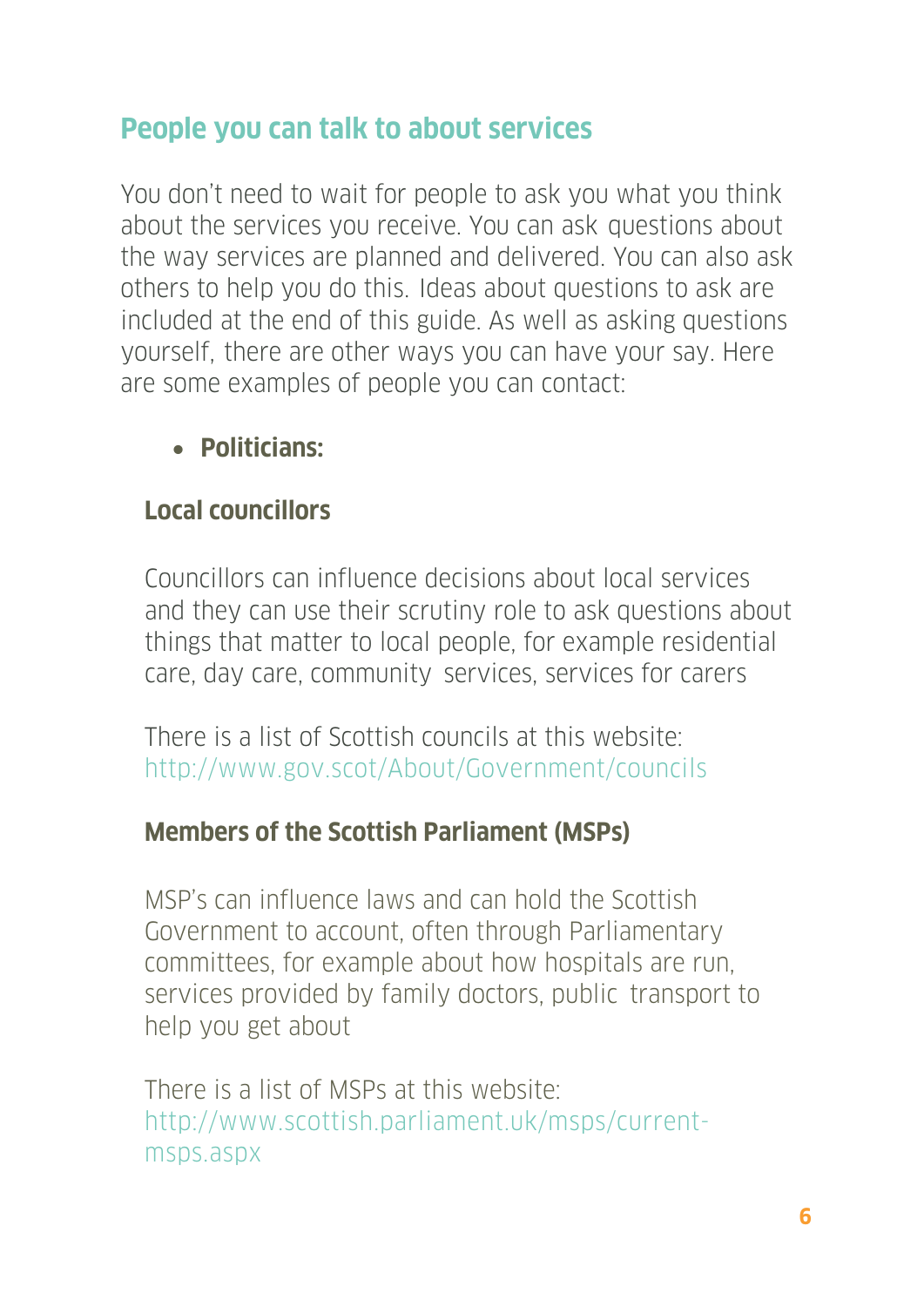• **Voluntary sector groups:**

#### **National or local voluntary sector groups**

National charities or local voluntary groups can speak up on your behalf and they may have places on groups that make decisions about services.

There is a list of voluntary sector contacts at this website: [http://www.gov.scot/Topics/People/15300/Contacts/Vol](http://www.gov.scot/Topics/People/15300/Contacts/Volcontacts) [contacts](http://www.gov.scot/Topics/People/15300/Contacts/Volcontacts)

#### **User-led groups**

These are run by people who use services. Members of these groups support each other to get better choice and a stronger voice in the services they use.

There is information for people with learning disabilities at this website: <http://www.scld.org.uk/who-we-are/>

#### • **Scrutiny organisations:**

#### **Healthcare Improvement Scotland (HIS)**

HIS checks the quality and safety of healthcare provided in NHS hospitals and services, and independent healthcare services

There is information about scrutiny of healthcare at this website:

<http://healthcareimprovementscotland.org/scrutiny.aspx>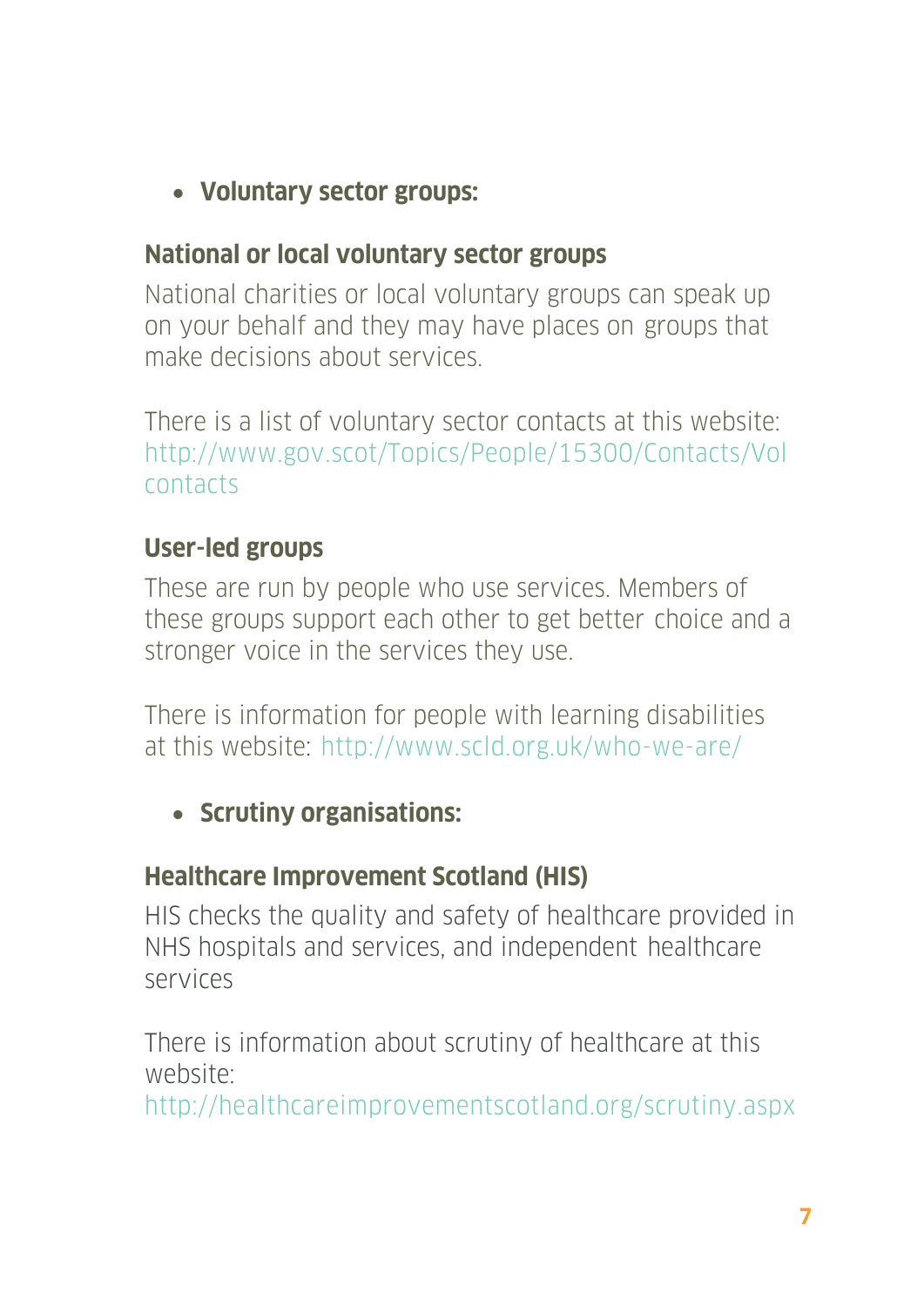## **Scottish Health Council (SHC)**

SHC checks that NHS Boards listen and take account of people's views so that the NHS works in partnership with patients, carers and the public.

There is information about involving people in healthcare at this website:

<http://www.scottishhealthcouncil.org/home.aspx>

## **Care Inspectorate**

The Care Inspectorate regulates and inspects care services to make sure that they meet the right standards

There is information about involving people in social care at this website: <http://www.careinspectorate.com/>

## **Mental Welfare Commission for Scotland**

The Mental Welfare Commission protects and promotes the human rights of people with mental health problems, learning disabilities, dementia and related conditions

There is information about human rights for people with learning disabilities at this website: <http://www.mwcscot.org.uk/>

• **Financial organisations:**

## **Audit Scotland**

Audit Scotland checks that the public money spent by Healthcare Improvement Scotland, Health Boards and the Care Inspectorate is spent properly, efficiently and effectively.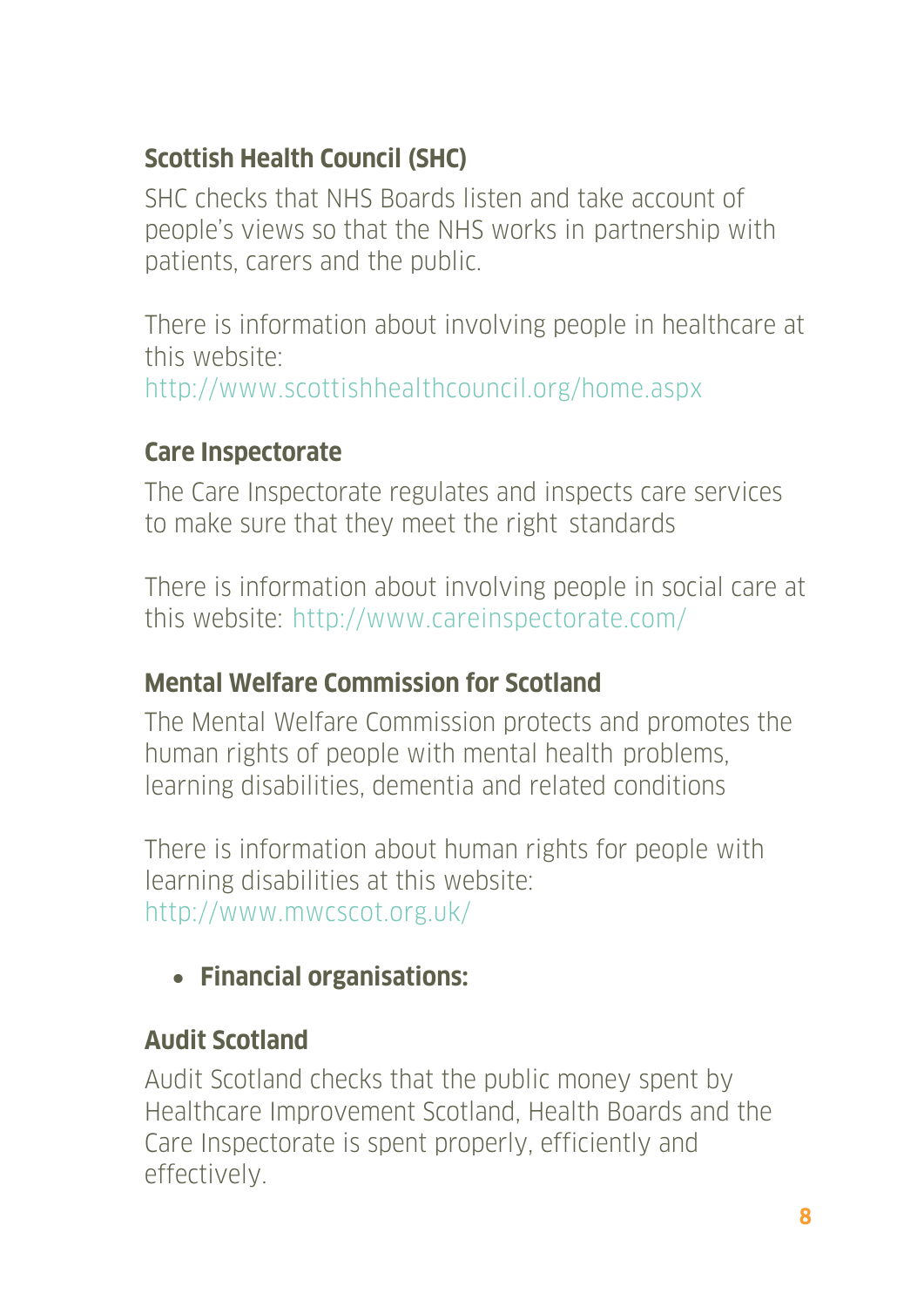## **Accounts Commission**

The Accounts Commission checks that the public money spent by local authorities is spent properly, efficiently and effectively.

There is information about financial scrutiny at this website: <http://www.audit-scotland.gov.uk/>

## • **Other oversight organisations:**

There are other organisations that help to make sure people get the services they need or that decisions about treatment and care are taken in the right way

## **Additional Support Needs Tribunals**

These Tribunals hear references from parents and young people on specific matters relating to a child's co-ordinated support plan. The Tribunals can deal with disputes about the issue or contents of support plans

There is information about co-ordinated supports plans at this website:

https://www.asntscotland.gov.uk/content/co-ordinatedsupport-plans

## **Mental Health Tribunal**

The Mental Health Tribunal helps make decisions on the compulsory care and treatment of people with mental disorders

There is information about the Tribunal at this website: [http://www.mhtscotland.gov.uk/mhts/Home/Welcome\\_to](http://www.mhtscotland.gov.uk/mhts/Home/Welcome_to_the_Mental_Health_Tribunal) the Mental Health Tribunal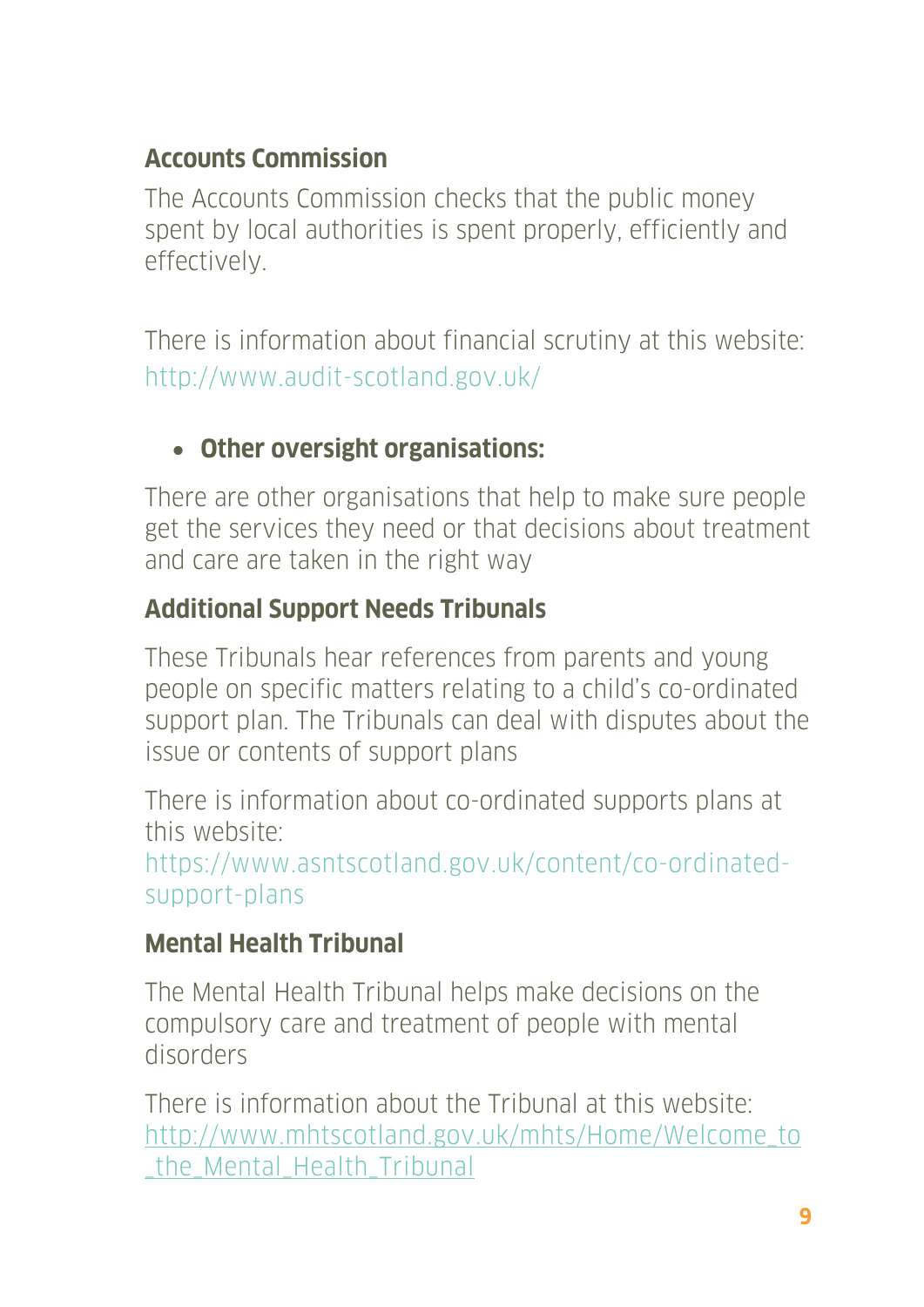## **Commissioner for Ethical Standards in Public Life**

The Commissioner investigates complaints about Councillors and Members of the Scottish Parliament who are alleged to have contravened their relevant Code of Conduct

There is information about the Commissioner at this website: http://www.ethicalstandards.org.uk/

#### **Children and Young People's Commissioner**

The Commissioner helps you understand your rights and to make sure those rights are respected so that children and young people in Scotland can be as safe and happy as possible

There is information about how the Commissioner does this at this website: http://www.cypcs.org.uk/about#maincontent

#### **Scottish Human Rights Commission**

The Scottish Human Rights Commission promotes and protects human rights for everyone in Scotland.

There is information about Scotland's national plan for human rights at this website: http://scottishhumanrights.com/ourwork

## **Scottish Information Commissioner**

The Commissioner promotes and enforces the public's right to ask for information held by Scottish public authorities and good practice by authorities, supporting the openness, transparency and accountability of public bodies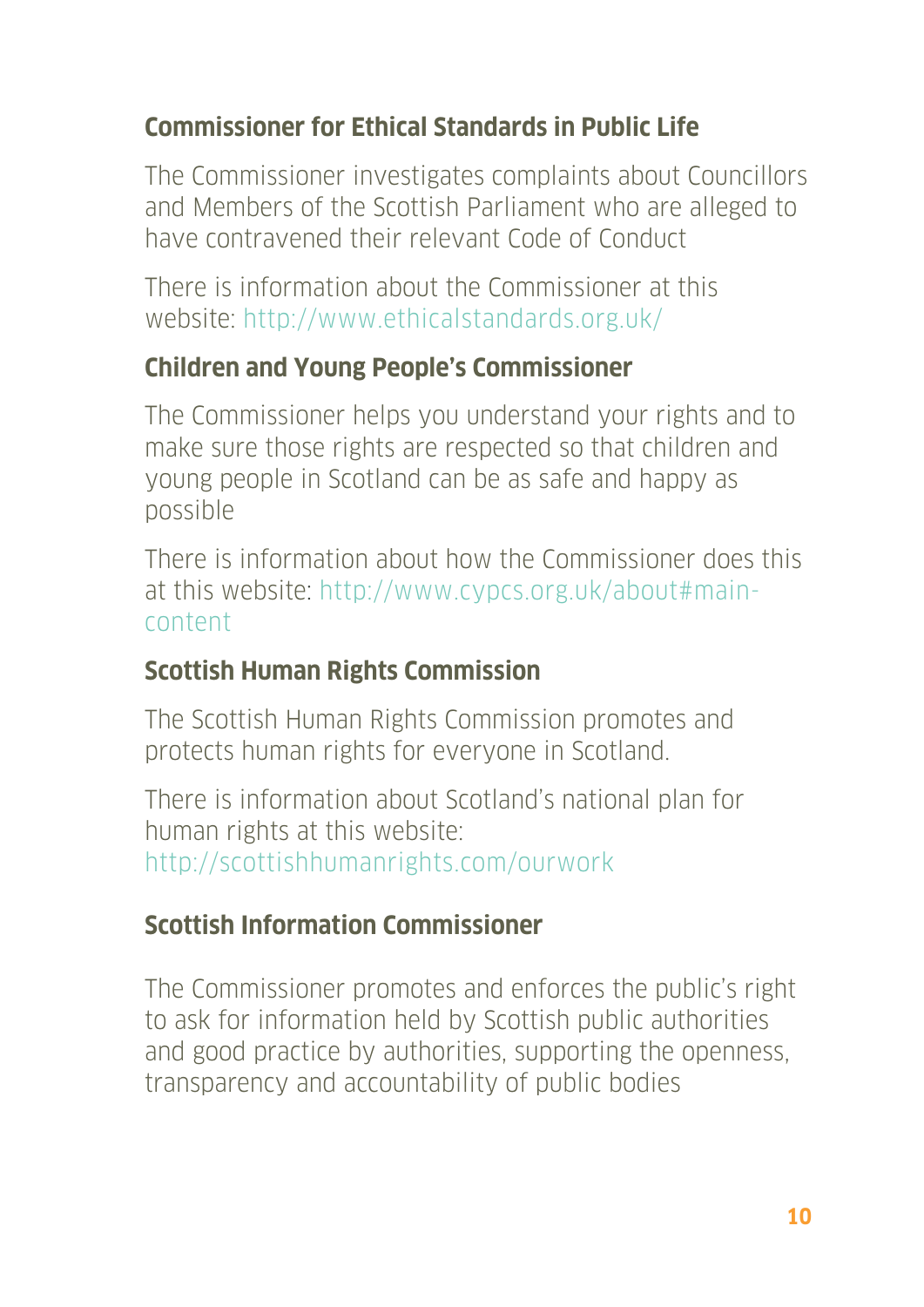There is information about accessing information at this website:

http://www.itspublicknowledge.info/home/ScottishInfor mationCommissioner.aspx

#### **Scottish Public Service Ombudsman**

The Ombudsman is a person who deals with complaints about public services if you feel that an organisation provided a poor service, delivered a service badly or failed to provide a service.

There is information about how to make complaints about services at this website: http://www.spso.org.uk/factsheets

#### **Standards Commission for Scotland**

The Commission encourages high standards of behaviour by councillors and people appointed to other boards. The Commission covers Scottish Local Authorities, National Health Service Boards and Health & Social Care Integration Joint Boards

There is information about standards of behaviour at this website:

http://www.standardscommissionscotland.org.uk/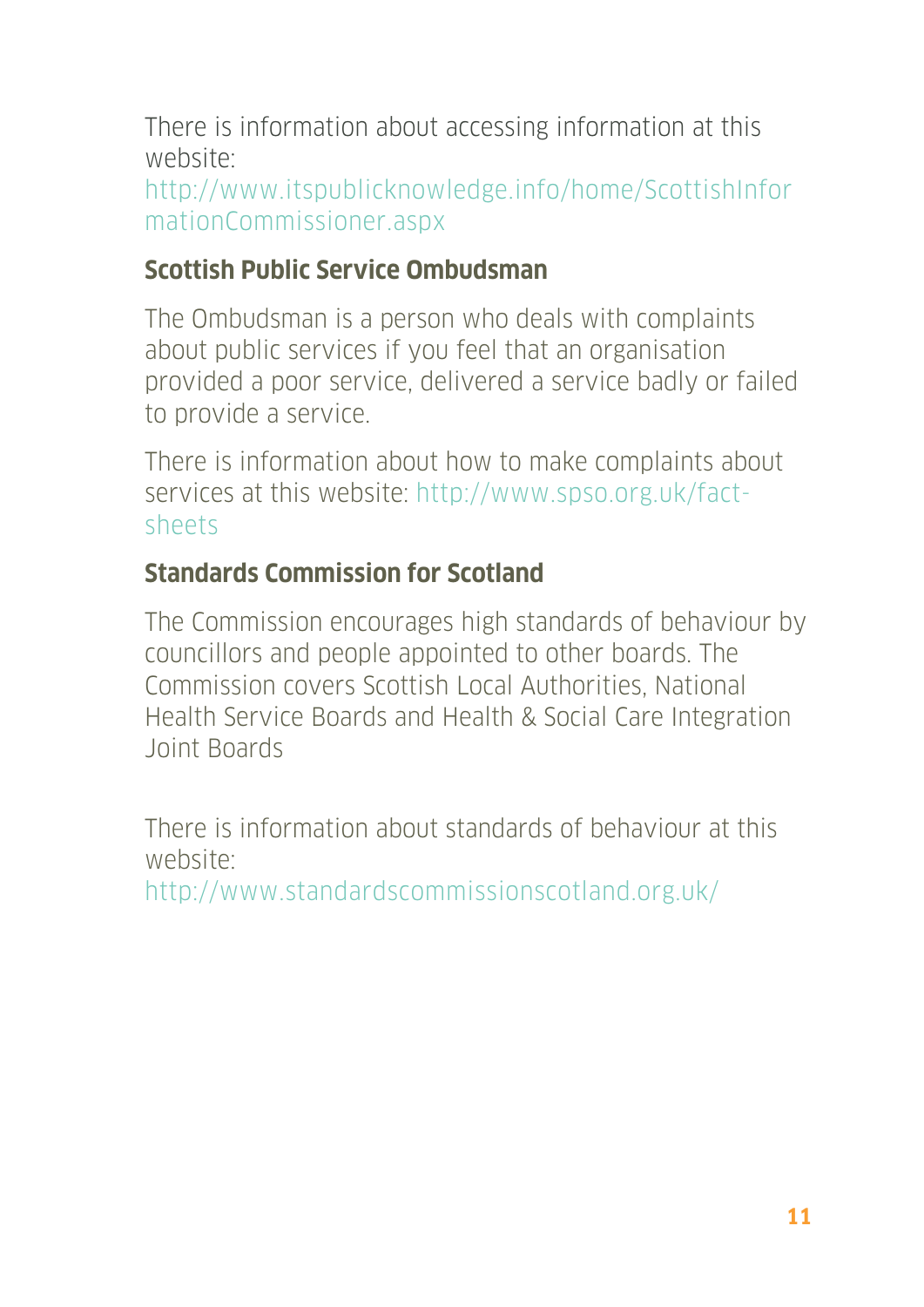## **Questions you can ask about services**

If you want to ask questions to any of these organisations, you can email them or write to them. You should include your address so they can send a reply to you. There might be groups you can attend where you can talk about services. In this section, we'll give you ideas of questions you could ask when you get in touch.

10 things you can ask about:

#### **1. Health needs and differences in health**

- Is there information about how many people have learning disabilities, where they live and whether they are supported by a family carer?
- What is known about the health of people with learning disabilities?
- What is known about the differences in health between people with learning disabilities and other people?
- Is there a way to collect information about whether the health of people with learning disabilities is improving?
- Is there a local GP who takes a lead on support for people with learning disabilities? In hospitals or care homes is there a lead doctor or nurse?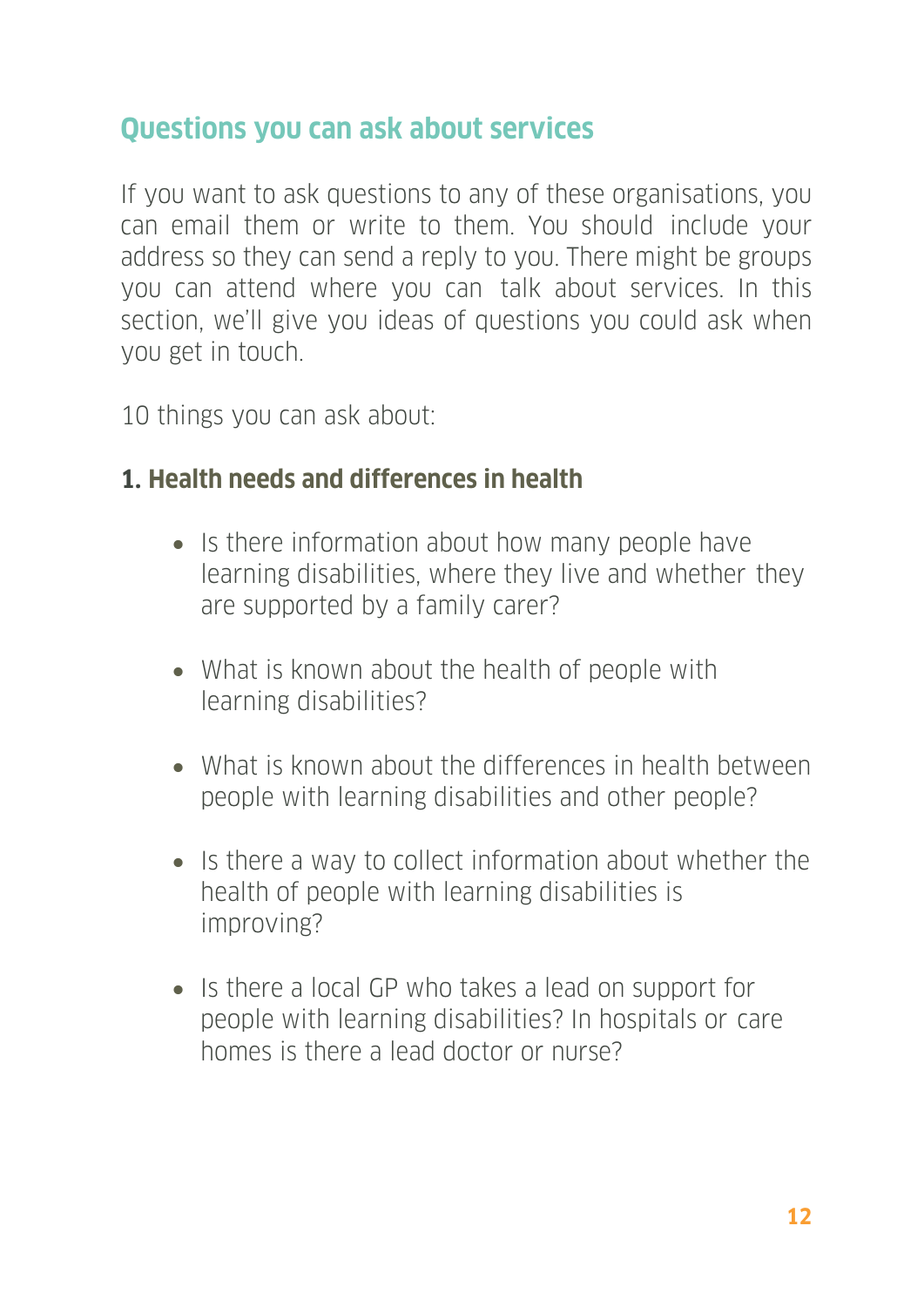## **2. Local policies and practices**

- Who takes decisions about how much money is spent on services for people with learning disabilities?
- Is there a plan for the local area so that services work together?
- How do the needs and wishes of people with learning disabilities, their families and carers affect local planning?
- Is there an agreed plan that says clearly what services should do and how the health of people with learning disabilities should improve?
- Does the plan make best use of information to predict changes in the health needs of people with learning disabilities?

#### **3. Leadership and ownership**

- Is there a senior person (a doctor or a manager) who takes charge of planning services for people with learning disabilities?
- Is there a councillor who has responsibility for people with learning disabilities?
- Are all parts of the health and care system working together? How can people tell if things are working well?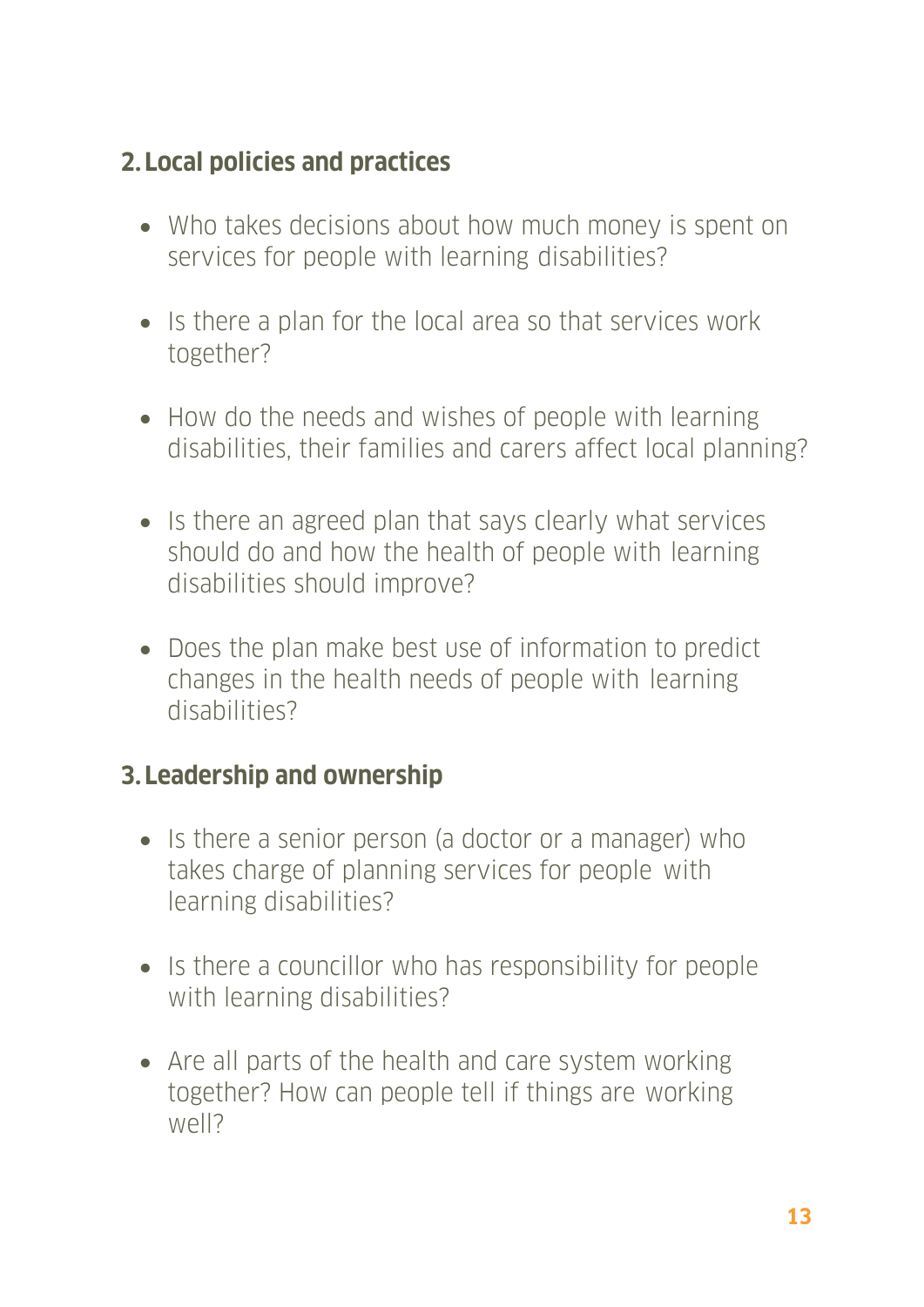- Is it clear who takes action to improve things for people with learning disabilities, including the role of the integrated joint board?
- If they were asked, would people with learning disabilities say they felt able to influence decisions?

## **4.Health**

- What help is there for people with learning disabilities to take more control over their own health?
- Can people with learning disabilities access health improvement programmes (for example weight management, smoking cessation)?
- Is information about health available in "easy read" versions?
- Is there information about men and women with learning disabilities having health checks or accessing other screening programmes?
- How do services let people with learning disabilities know about important health issues and how to get further help if they want to know more?

#### **5.Meeting individual needs**

• Do medical records help staff know a person has learning disabilities in a way that "reasonable adjustments" are made to how services are provided?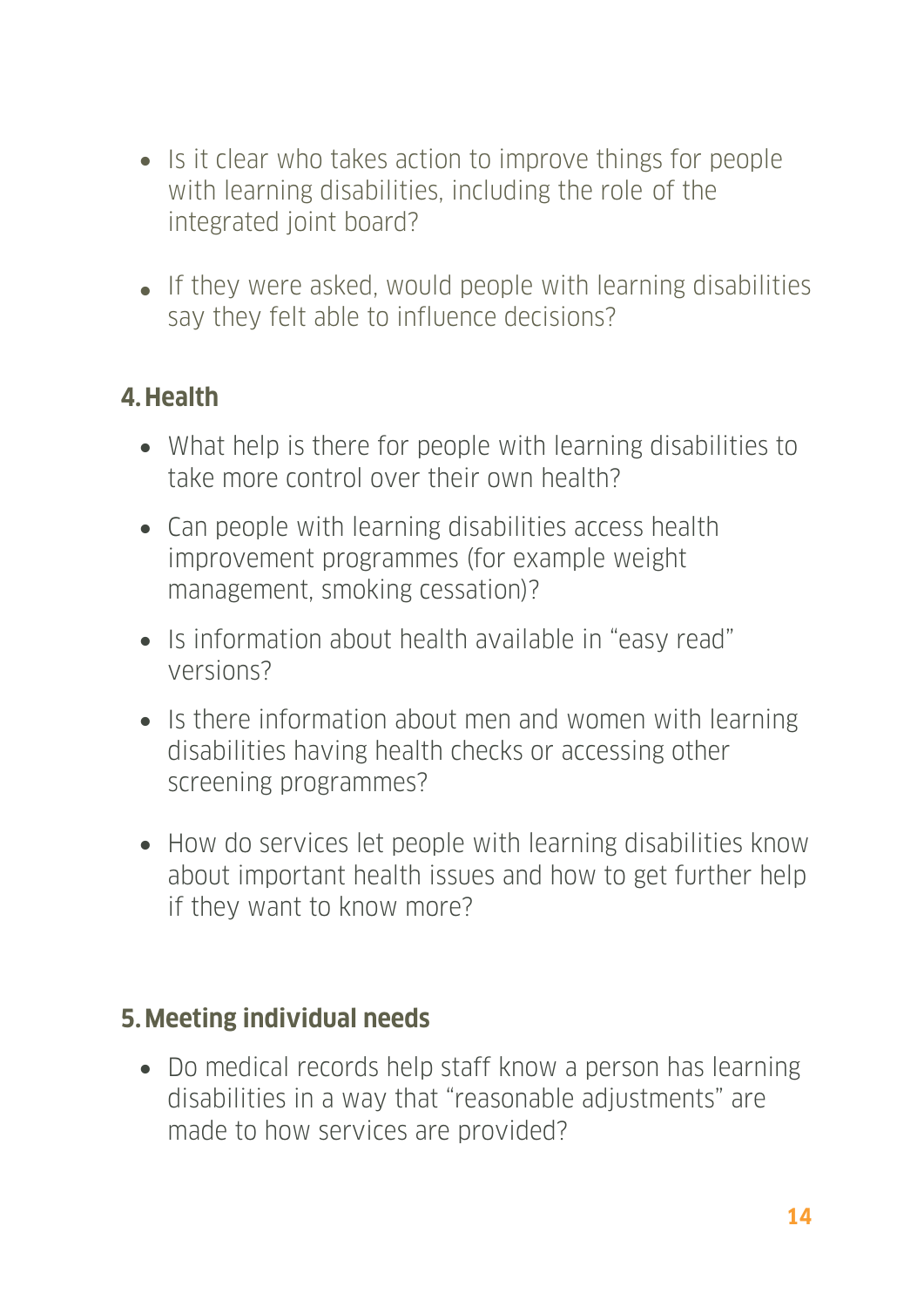- What support is there for families and carers to look after their own health or to help them understand the treatment of the person who they care for?
- Is there information about the health needs of families and carers?
- Are the training needs of families and carers included in plans to train the local workforce?
- Is training offered to health professionals to help them recognise and meet the needs of people with learning disabilities?

#### **6. Care pathways and accessing services**

- Is there any help to prepare or reassure people about check-ups as they may be anxious?
- How easy is it for people with learning disabilities to access GP surgeries, dentists and pharmacies?
- How well do hospitals provide care and support for people with learning disabilities when they attend accident and emergency or when they are admitted for treatment and is there any support for family members staying at the hospital bedside of a relative who cannot be easily left alone?
- How well do local mental health services meet the needs of people with learning disabilities?
- How effective is joint working between the different parts of the health and social care systems to ensure the good health of people with learning disabilities?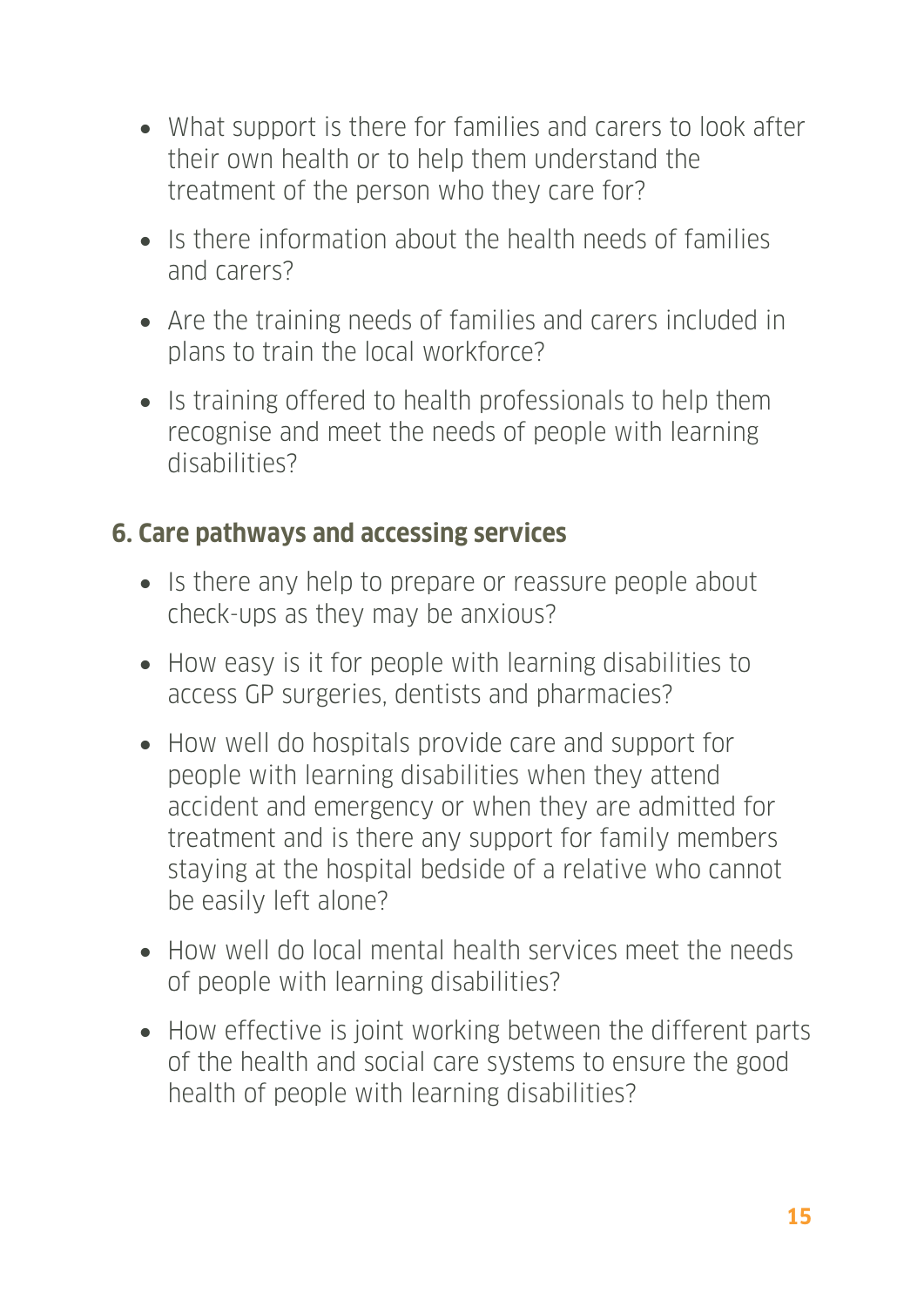## **7. Transition from children's services**

- What information is gathered on the health of children and young people with learning disabilities to ensure a good transition to adult life?
- Are there effective arrangements in place between specialist children and young people's services and health services for adults?
- What support is offered to families and carers to help with the significant drop in health support that is often experienced by adults with learning disabilities?

## **8. Monitoring and scrutiny of services**

- What information is used to check that services work for people with learning disabilities and what happens if things look like they are not working?
- What did the last inspection report say about services and what are services doing to improve if they need to?
- When did a council scrutiny committee last review services for people with learning disabilities?
- What difference do the views of patients and their carers make to way services are run?
- To what extent are health inequalities impact assessments used to check the effectiveness of services for people from different groups?

# **9. Involving people**

• Can all service providers demonstrate active engagement with people with learning disabilities and their carers about service development as well as their own care plans?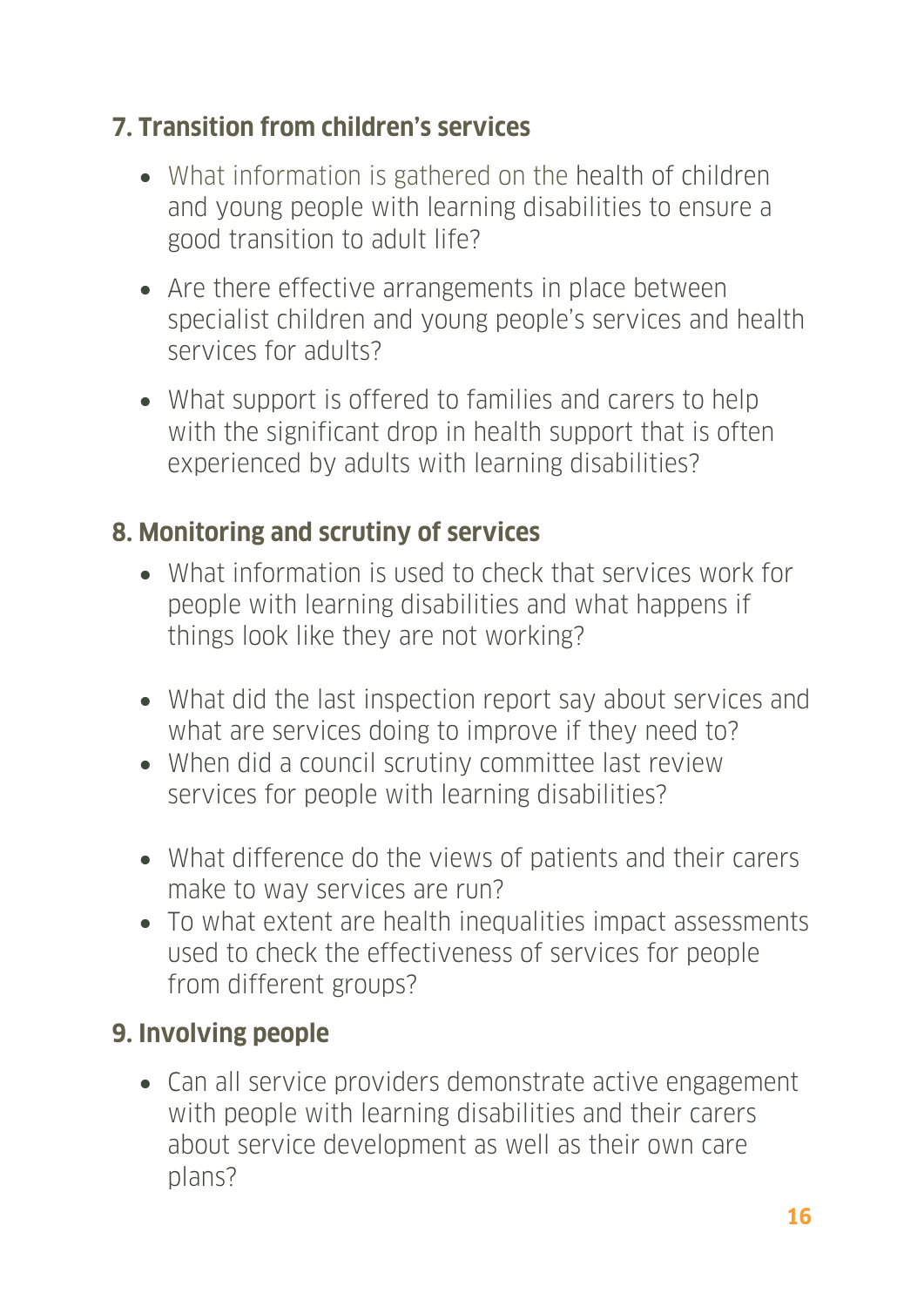- Are people with learning disabilities and their carers involved in decisions about how to spend money on services?
- Are the views of people who use services reported to people who sit on decision-making boards and how do they use it?
- How do services learn from complaints and improve what they do as a result?
- Do services rely on voluntary organisations to tell them what people think or are people directly involved themselves?

#### **10. Making a difference**

- What needs to change in the area to make things better for people with learning disabilities?
- If we know what needs to change who needs to take action to make it happen?
- Are there things that need to change at national level to make local actions more effective?